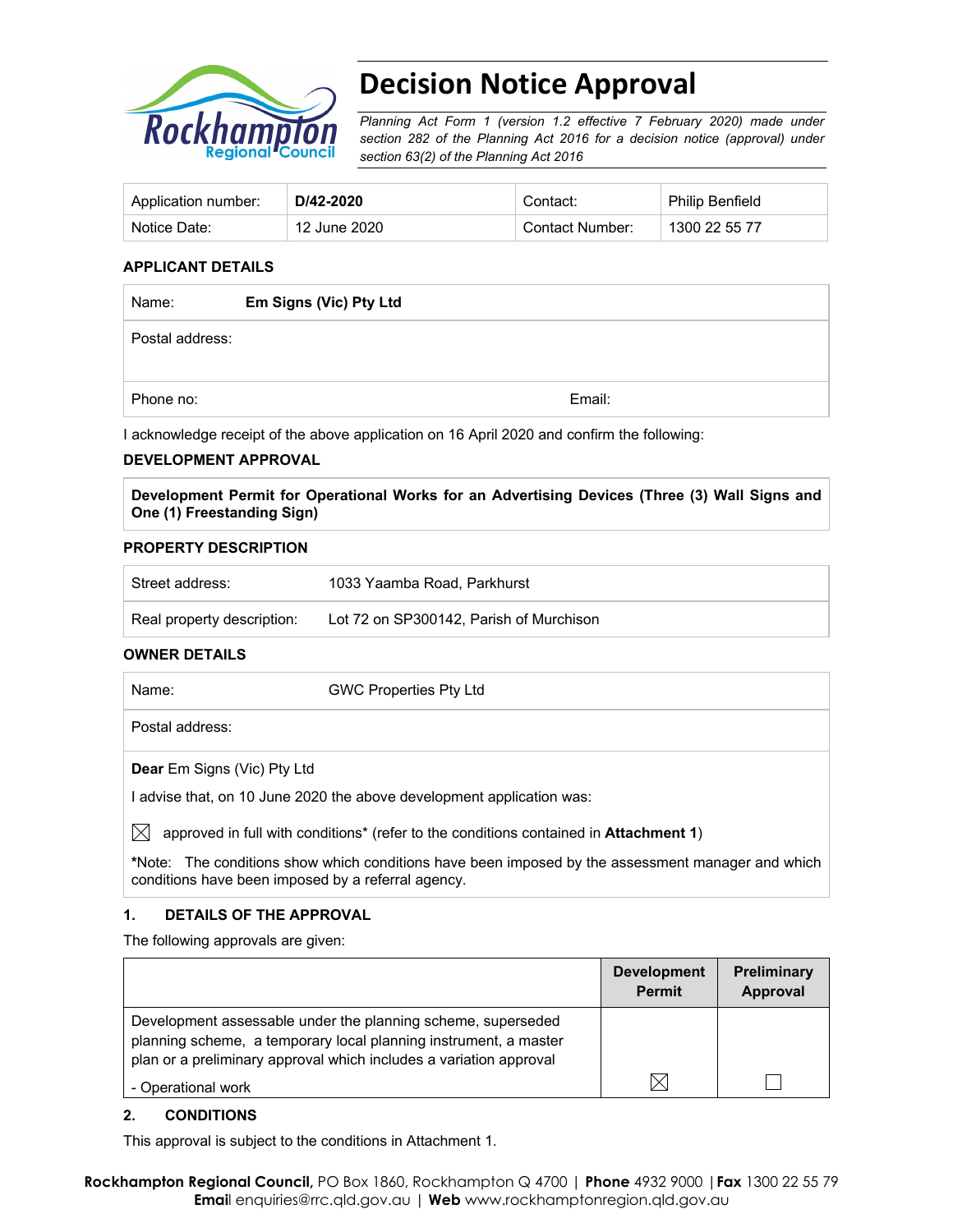#### **3. FURTHER DEVELOPMENT PERMITS REQUIRED**

Please be advised that the following development permits are required to be obtained before the development can be carried out:

| Type of development permit required | Subject of the required development permit |  |  |
|-------------------------------------|--------------------------------------------|--|--|
| Building Works                      |                                            |  |  |
|                                     |                                            |  |  |

# **4. REFERRAL AGENCIES Nil**

#### **5. THE APPROVED PLANS**

**The approved development must be completed and maintained generally in accordance with the approved drawings and documents:** 

|         |                                                                |                                                                          | <b>Version</b> |  |
|---------|----------------------------------------------------------------|--------------------------------------------------------------------------|----------------|--|
|         |                                                                |                                                                          | / Issue        |  |
|         |                                                                | JN123456                                                                 | 03             |  |
|         |                                                                | 2 of 12                                                                  |                |  |
|         |                                                                | JN123456                                                                 | 03             |  |
|         |                                                                | 3 of 12                                                                  |                |  |
|         |                                                                | JN123456                                                                 | 03             |  |
|         |                                                                | 5 of 12                                                                  |                |  |
| Emsigns | 31 March 2020                                                  | JN123456                                                                 | 03             |  |
|         |                                                                | 6 of 12                                                                  |                |  |
| Emsigns | 31 March 2020                                                  | JN123456                                                                 | 03             |  |
|         |                                                                | 8 of 12                                                                  |                |  |
|         |                                                                | JN123456                                                                 | 03             |  |
|         |                                                                | 9 of 12                                                                  |                |  |
| Emsigns | 31 March 2020                                                  | JN123456                                                                 | 03             |  |
|         |                                                                | 10 of 12                                                                 |                |  |
| Emsigns | 31 March 2020                                                  | JN123456                                                                 | 03             |  |
|         |                                                                | 11 of 12                                                                 |                |  |
|         | <b>Prepared by</b><br>Emsigns<br>Emsigns<br>Emsigns<br>Emsigns | Date<br>31 March 2020<br>31 March 2020<br>31 March 2020<br>31 March 2020 | Reference No.  |  |

#### **6. CURRENCY PERIOD FOR THE APPROVAL (s.85 of the** *Planning Act***)**

The standard currency periods stated in section 85 of *Planning Act 2016* apply to each aspect of development in this approval, if not stated in the conditions of approval attached.

### **7. STATEMENT OF REASONS**

| <b>Description of the</b><br>development | The proposed development is for Operational Works for Advertising Devices<br>(Three (3) Wall Signs and One (1) Freestanding Sign)                                                                                                                                                      |  |
|------------------------------------------|----------------------------------------------------------------------------------------------------------------------------------------------------------------------------------------------------------------------------------------------------------------------------------------|--|
| <b>Reasons for Decision</b>              | The advertising devices are designed and sited to ensure they maintain<br>a)<br>the visual amenity of the streetscape as well as protecting the safety of<br>the road network by not resembling a traffic or road sign;                                                                |  |
|                                          | The proposed advertising devices do not compromise the strategic<br>b)<br>framework in the Rockhampton Region Planning Scheme 2015;                                                                                                                                                    |  |
|                                          | Assessment of the development against the relevant zone purpose,<br>C)<br>planning scheme codes and planning scheme policies demonstrates<br>that the proposed development will not cause significant adverse<br>impacts on the surrounding natural environment, built environment and |  |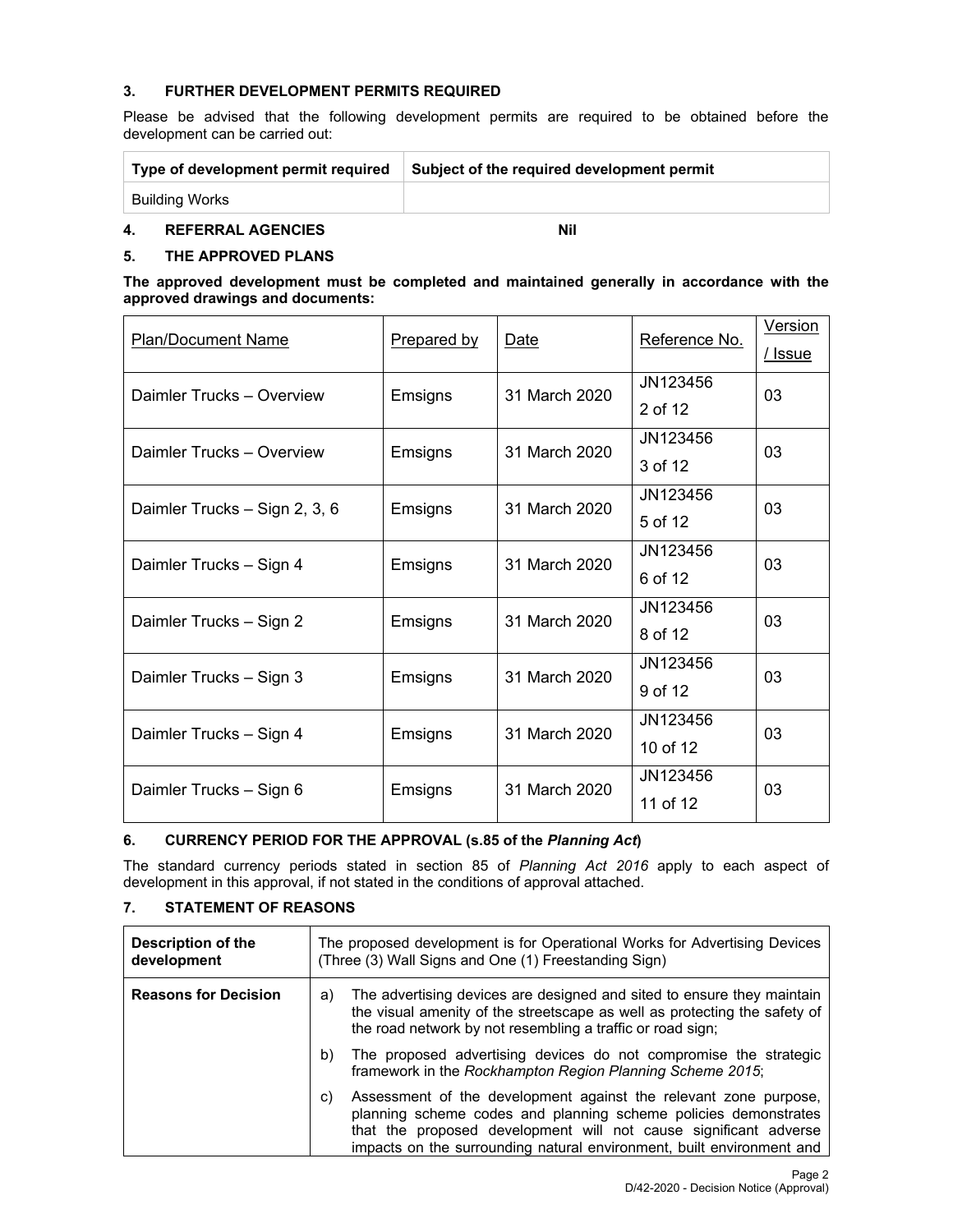|                                                    | infrastructure, community facilities, or local character and amenity;                                                                                 |                                                                                                                                                                                                                                                                                                      |  |  |  |
|----------------------------------------------------|-------------------------------------------------------------------------------------------------------------------------------------------------------|------------------------------------------------------------------------------------------------------------------------------------------------------------------------------------------------------------------------------------------------------------------------------------------------------|--|--|--|
|                                                    | The proposed development does not compromise the relevant State<br>d)<br>Planning Policy; and                                                         |                                                                                                                                                                                                                                                                                                      |  |  |  |
|                                                    | e)<br>aspect of the assessment benchmarks.                                                                                                            | On balance, the application should be approved because the<br>circumstances favour Council exercising its discretion to approve the<br>application even though the development does not comply with an                                                                                               |  |  |  |
| <b>Assessment</b><br><b>Benchmarks</b>             | benchmarks:                                                                                                                                           | The proposed development was assessed against the following assessment                                                                                                                                                                                                                               |  |  |  |
|                                                    | Advertising Devices Code.                                                                                                                             |                                                                                                                                                                                                                                                                                                      |  |  |  |
| <b>Compliance with</b><br>assessment<br>benchmarks | The development was assessed against all of the assessment benchmarks<br>listed above and complies with all of these with the exception listed below. |                                                                                                                                                                                                                                                                                                      |  |  |  |
|                                                    | <b>Assessment</b><br><b>Benchmark</b>                                                                                                                 | Reasons for the approval<br>despite<br>non-<br>compliance with benchmark                                                                                                                                                                                                                             |  |  |  |
|                                                    | <b>Advertising Devices</b><br>Code                                                                                                                    | The intended use of the additional proposed non-<br>illuminated Freestanding Sign is for directional<br>purposes. This sign is small in scale (proposed to<br>be 2507mm high x 1600mm wide), and is not<br>anticipated to impede vehicle or pedestrian<br>movements or resemble a road/traffic sign. |  |  |  |
| <b>Matters prescribed by</b>                       | The State Planning Policy - Part E;<br>(i)                                                                                                            |                                                                                                                                                                                                                                                                                                      |  |  |  |
| regulation                                         | The Central Queensland Regional Plan;<br>(ii)                                                                                                         |                                                                                                                                                                                                                                                                                                      |  |  |  |
|                                                    | (iii) The Rockhampton Region Planning Scheme 2015;                                                                                                    |                                                                                                                                                                                                                                                                                                      |  |  |  |
|                                                    | (iv) Surrounding use of adjacent premises in terms of commensurate and<br>consistent development form; and                                            |                                                                                                                                                                                                                                                                                                      |  |  |  |
|                                                    | (v) The common material, being the material submitted with the<br>application.                                                                        |                                                                                                                                                                                                                                                                                                      |  |  |  |

# **8. APPEAL RIGHTS**

The rights of an applicant to appeal to a tribunal or the Planning and Environment Court against a decision about a development application are set out in chapter 6, part 1 of the *Planning Act 2016*. There may also be a right to make an application for a declaration by a tribunal (see chapter 6, part 2 of the *Planning Act 2016).*

#### *Appeal by an applicant*

An applicant for a development application may appeal to the Planning and Environment Court against the following:

- the refusal of all or part of the development application
- a provision of the development approval
- the decision to give a preliminary approval when a development permit was applied for
- a deemed refusal of the development application.

An applicant may also have a right to appeal to the Development tribunal. For more information, see schedule 1 of the *Planning Act 2016*.

The timeframes for starting an appeal in the Planning and Environment Court are set out in section 229 of the *Planning Act 2016*.

**Attachment 2** is an extract from the *Planning Act 2016* that sets out the applicant's appeal rights and the appeal rights of a submitter.

#### **9. WHEN THE DEVELOPMENT APPROVAL TAKES EFFECT**

This development approval takes effect: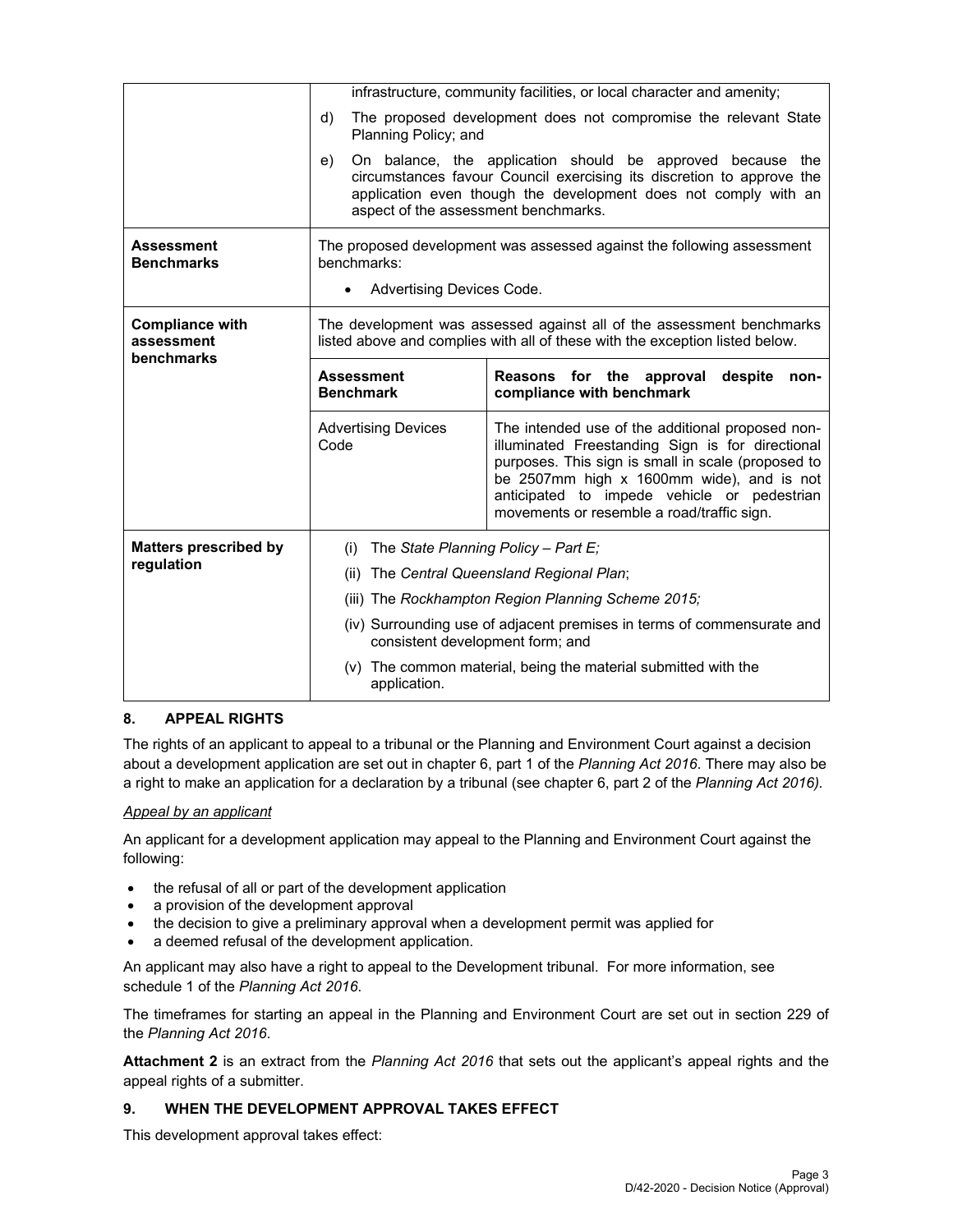- From the time the decision notice is given – if there is no submitter and the applicant does not appeal the decision to the court.

Or

- When the submitter's appeal period ends – if there is a submitter and the applicant does not appeal the decision to the court.

Or

- Subject to the decision of the court, when the appeal is finally decided – if an appeal is made to the court.

#### **10. ASSESSMENT MANAGER**

#### **Attachment 1 – Conditions of the approval**

*Part 1* **–** *Conditions imposed by the assessment manager [Note: where a condition is imposed about infrastructure under Chapter 4 of the Planning Act 2016, the relevant provision of the Act under which this condition was imposed must be specified.]*

#### **Attachment 2—Extract on appeal rights**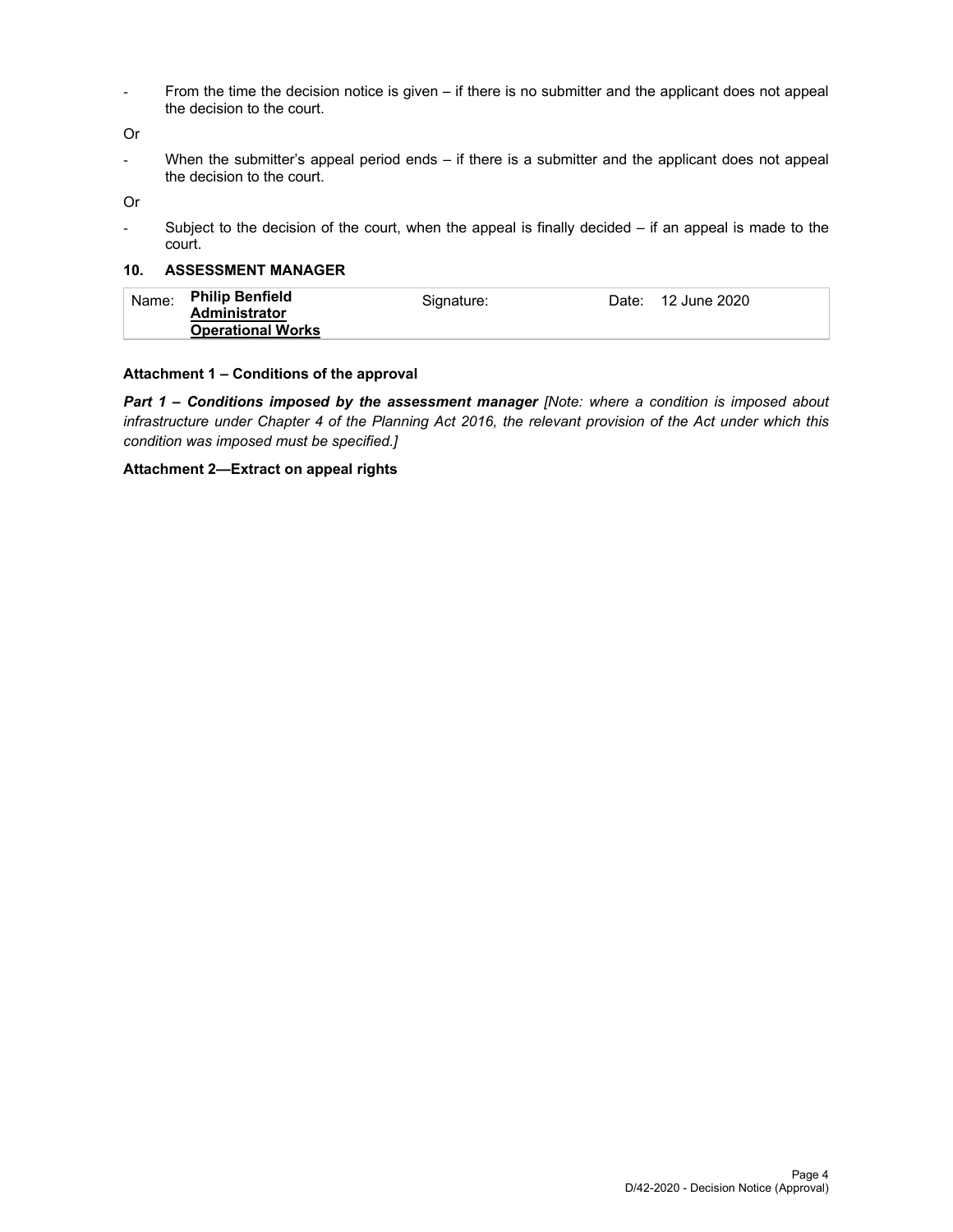

# **Attachment 1 – Part 1 Rockhampton Regional Council Conditions**

*Planning Act 2016* 

# **1.0 ADMINISTRATION**

- 1.1 The Developer is responsible for ensuring compliance with the Conditions of the approval by an employee, agent, contractor or invitee of the Developer.
- 1.2 Where these Conditions refer to "Council" in relation to requiring Council to approve or to be satisfied as to any matter, or conferring on the Council a function, power or discretion, that role of the Council may be fulfilled in whole or in part by a delegate appointed for that purpose by the Council.
- 1.3 All conditions of this approval must be undertaken and completed to the satisfaction of Council, at no cost to Council.
- 1.4 The following further development permits are required prior to the commencement of any works on the site:
	- 1.4.1 Building Works.
- 1.5 Unless otherwise stated, all works must be designed, constructed and maintained in accordance with the relevant Council policies, guidelines and standards.

# **2.0 APPROVED PLANS AND DOCUMENTS**

2.1 The approved advertising device must be completed and maintained generally in accordance with the approved drawings and documents, except where amended by the conditions of this permit.

| <b>Plan/Document Name</b>     | <u>Prepared</u><br><u>by</u> | Date          | Reference No.        | Version/<br><b>Issue</b> |
|-------------------------------|------------------------------|---------------|----------------------|--------------------------|
| Daimler Trucks - Overview     | Emsigns                      | 31 March 2020 | JN123456<br>2 of 12  | 03                       |
| Daimler Trucks - Overview     | Emsigns                      | 31 March 2020 | JN123456<br>3 of 12  | 03                       |
| Daimler Trucks - Sign 2, 3, 6 | Emsigns                      | 31 March 2020 | JN123456<br>5 of 12  | 03                       |
| Daimler Trucks - Sign 4       | Emsigns                      | 31 March 2020 | JN123456<br>6 of 12  | 03                       |
| Daimler Trucks - Sign 2       | Emsigns                      | 31 March 2020 | JN123456<br>8 of 12  | 03                       |
| Daimler Trucks - Sign 3       | Emsigns                      | 31 March 2020 | JN123456<br>9 of 12  | 03                       |
| Daimler Trucks - Sign 4       | Emsigns                      | 31 March 2020 | JN123456<br>10 of 12 | 03                       |
| Daimler Trucks - Sign 6       | Emsigns                      | 31 March 2020 | JN123456<br>11 of 12 | 03                       |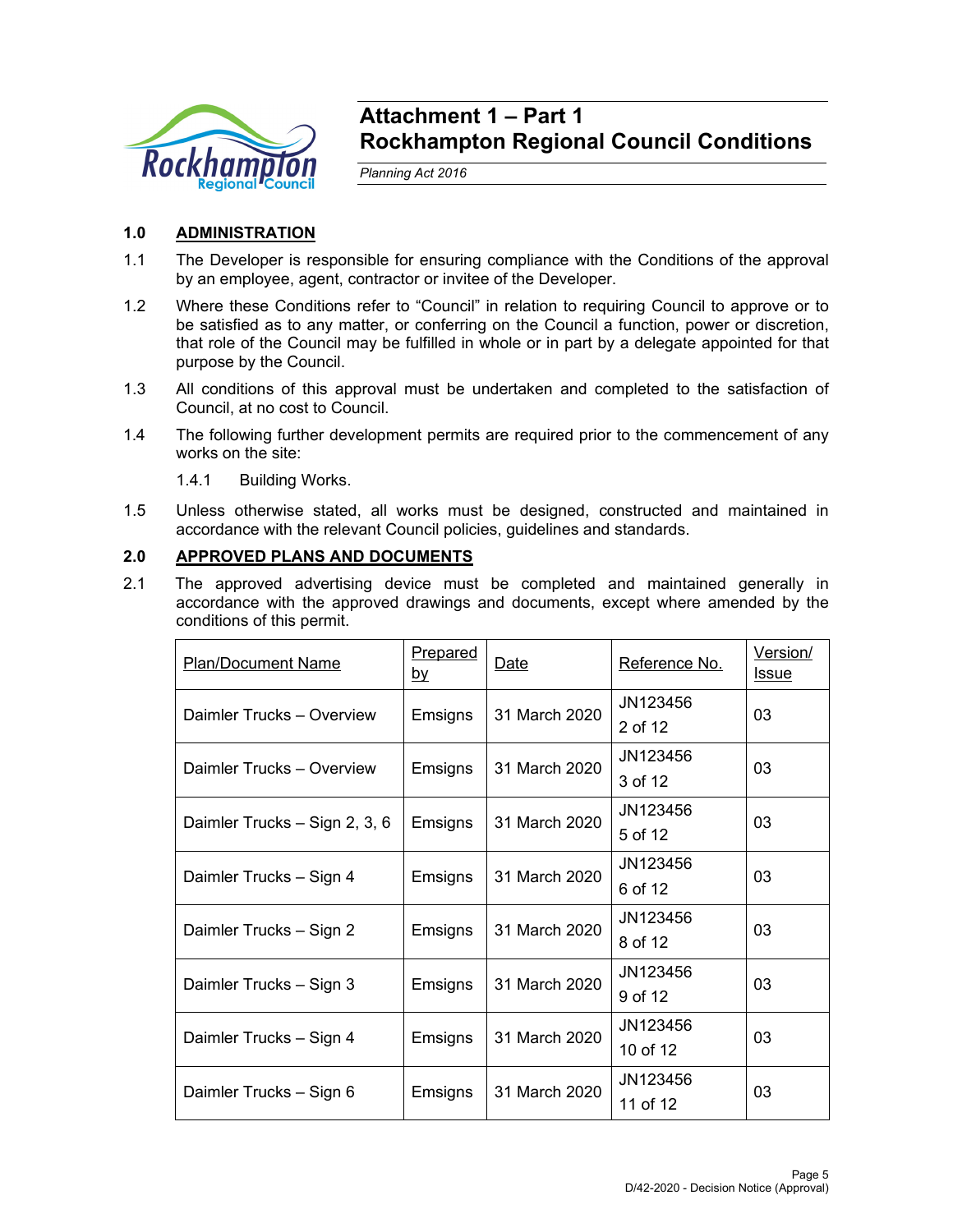- 2.2 A set of the above approved plans are returned to you as the Consultant. The Consultant is to supply one (1) Approved set to the contractor to be retained on site at all times during construction.
- 2.3 Where there is any conflict between the conditions of this approval and the details shown on the approved plans and documents, the conditions of approval must prevail.
- 2.4 Where conditions require the above plans or documents to be amended, the revised document(s) must be submitted for endorsement by Council prior to the submission of a Development Application for Building Works.
- 2.5 Any proposed changes to the approved stamped plans during the works will be generally considered minor amendments and require Council's approval. The stamped amended plans and a covering letter will be forwarded to the applicant.

### **3.0 OPERATING PROCEDURE**

- 3.1 All advertising devices must only display or advertise a matter associated with the primary purpose for which the premises are used, or the purpose stated in this approval.
- 3.2 All text and images displayed on the approved advertising device:
	- 3.2.1 must be static;
	- 3.2.2 must not imitate a traffic control device, move contrary to any traffic control device or include traffic instructions (for example 'stop'); and
	- 3.2.3 must not involve moving parts or flashing lights.
- 3.3 Any lighting devices associated with the advertising device, such as sensory lighting, must be positioned on the site and shielded so as not to cause glare or other nuisance to nearby residents or motorists. Night lighting must be designed, constructed and operated in accordance with '*Australian Standard AS4282 – Control of the obtrusive effects of outdoor*  lighting' and 'Civil Aviation Safety Authority (CASA) Guidelines: Lighting in the vicinity of *aerodromes: Advice to lighting designers'.*

#### **4.0 LUMINANCE**

4.1 Luminance levels of the advertising device must not exceed the applicable levels listed in Table 2 below.

| (Source: OMA) |                                    |                    |                    |                    |  |
|---------------|------------------------------------|--------------------|--------------------|--------------------|--|
|               | <b>Lighting Condition</b>          | Zone 1             | Zone 2             | Zone 3             |  |
|               | Full Sun on Sign face              | Maximum<br>Output  | Maximum<br>Output  | Maximum<br>Output  |  |
|               | Day Time Luminance                 | 6000-7000<br>cd/m2 | 6000-7000<br>cd/m2 | 6000-7000<br>cd/m2 |  |
|               | Morning/Evening/Twilight/inclement | 1000 cd/m2         | 700 cd/m2          | 600 cd/m2          |  |

# **Table 2: Luminance levels for Advertising Devices**

Note:

weather

- Zone 1 very high ambient off street lighting i.e. central city locations
- Zone 2 high to medium off street ambient lighting
- Zone 3 low levels of off street ambient lighting, i.e. most residential areas and rural areas.

Night Time  $\vert$  500 cd/m2  $\vert$  350 cd/m2  $\vert$  300 cd/m2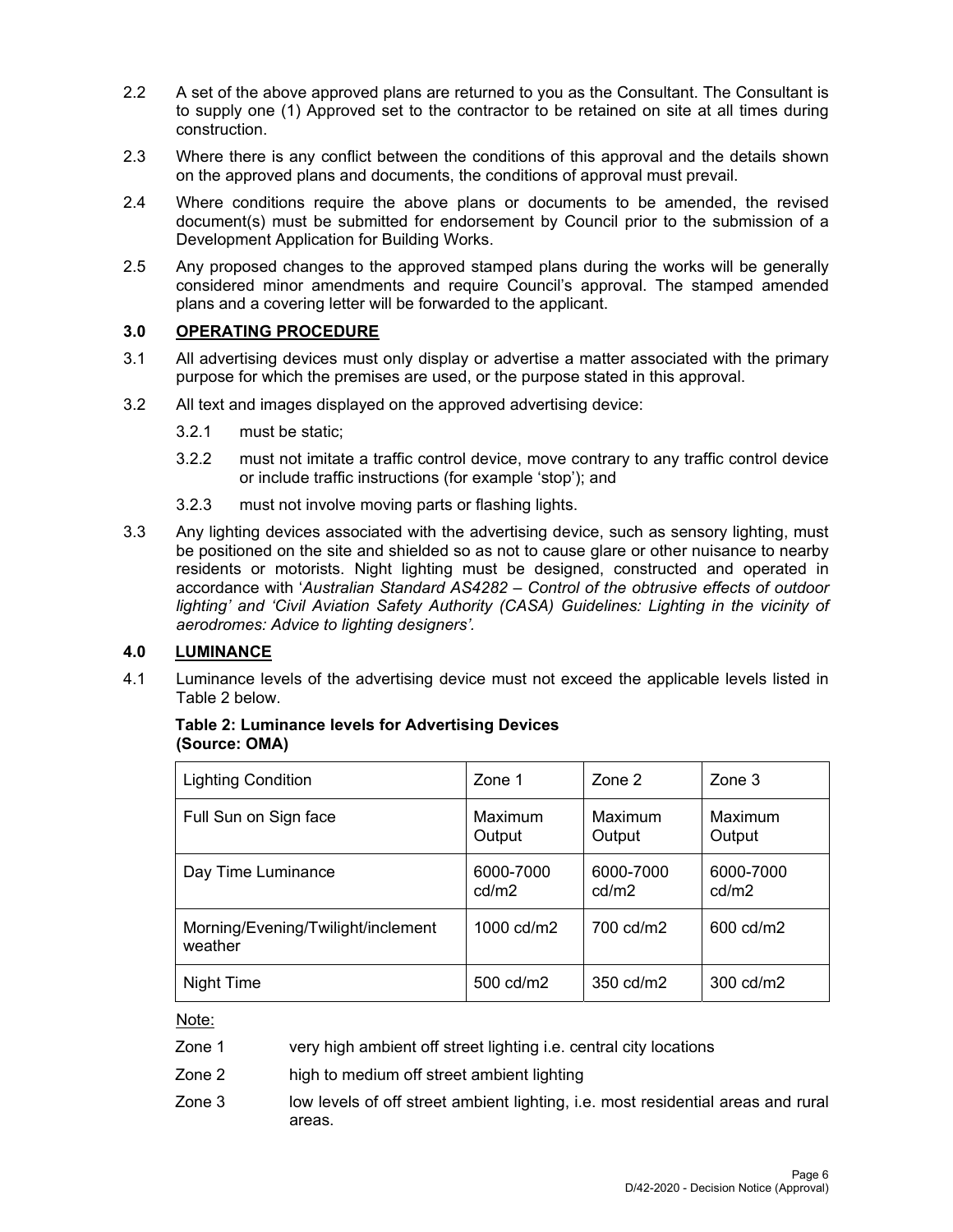# **5.0 ASSET MANAGEMENT**

- 5.1 Any damage to, or alterations necessary, to electricity, telephone, water mains, sewerage mains, stormwater drains, and/or public utility installations resulting from the development or in connection with the development, must be undertaken immediately, at no cost to Council, and completed within the following timeframes:
	- 5.1.1 where damage causes a hazard to pedestrian/traffic safety or interrupts a community service, immediately; or
	- 5.1.2 as soon as reasonably possible as agreed with Council.

### **6.0 ADVERTISING DEVICE CONSTRUCTION AND MAINTENANCE**

- 6.1 Council reserves the right for uninterrupted access to the site at all times during construction.
- 6.2 All Construction work and other associated activities are permitted only between 0630 hours and 1800 hours Monday to Saturday. No work is permitted on Sundays or public holidays. All requirements of the *Environmental Protection Act 1994* and the *Environmental Protection Regulation 2008* must be observed at all times.
- 6.3 All construction materials, waste, waste skips, machinery and contractors' vehicles must be located and stored or parked within the site.
- 6.4 Any proposed works within the vicinity (or zone of influence) of existing Council infrastructure will not adversely affect the integrity of the infrastructure. Any restoration works required on existing Council infrastructure as a result of proposed works will be at developer's expense.
- 6.5 All conduits, wiring, switches or other control apparatus installed on an Advertising Device must be concealed from general view, with control apparatus secured in a manner to prevent unauthorised entry and display setting tampering.
- 6.6 All electrical services and systems must comply with *Australian and New Zealand Standard AS/NZS 3000:2007* – "Electrical Installations".
- 6.7 All advertising devices must be maintained at all times on the premises by the owner of the premises to the same standard as it was when it was installed, and be maintained in a safe, clean, condition that does not adversely impact the visual amenity of the site.

# **7.0 ENVIRONMENTAL HEALTH**

7.1 Any lighting devices associated with the development, such as sensory lighting, must be positioned on the development site and shielded so as not to cause glare or other nuisance to nearby residents and motorists. Night lighting must be designed, constructed and operated in accordance with *Australian Standard AS4282 "Control of the obtrusive effects of outdoor lighting"*.

# **ADVISORY NOTES**

#### NOTE 1. Aboriginal Cultural Heritage Act, 2003

It is advised that under Section 23 of the *Aboriginal Cultural Heritage Act 2003*, a person who carries out an activity must take all reasonable and practicable measures to ensure the activity does not harm Aboriginal Cultural Heritage (the "cultural heritage duty of care"). Maximum penalties for breaching the duty of care are listed in the Aboriginal Cultural Heritage legislation. The information on Aboriginal Cultural Heritage is available on the Department of Aboriginal and Torres Strait Islander Partnerships website www.datsip.qld.gov.au.

# NOTE 2. Asbestos Removal

Any demolition and/or removal works involving asbestos materials must be undertaken in accordance with the requirements of the *Work Health and Safety Act 2011* and the *Public Health Act 2005*.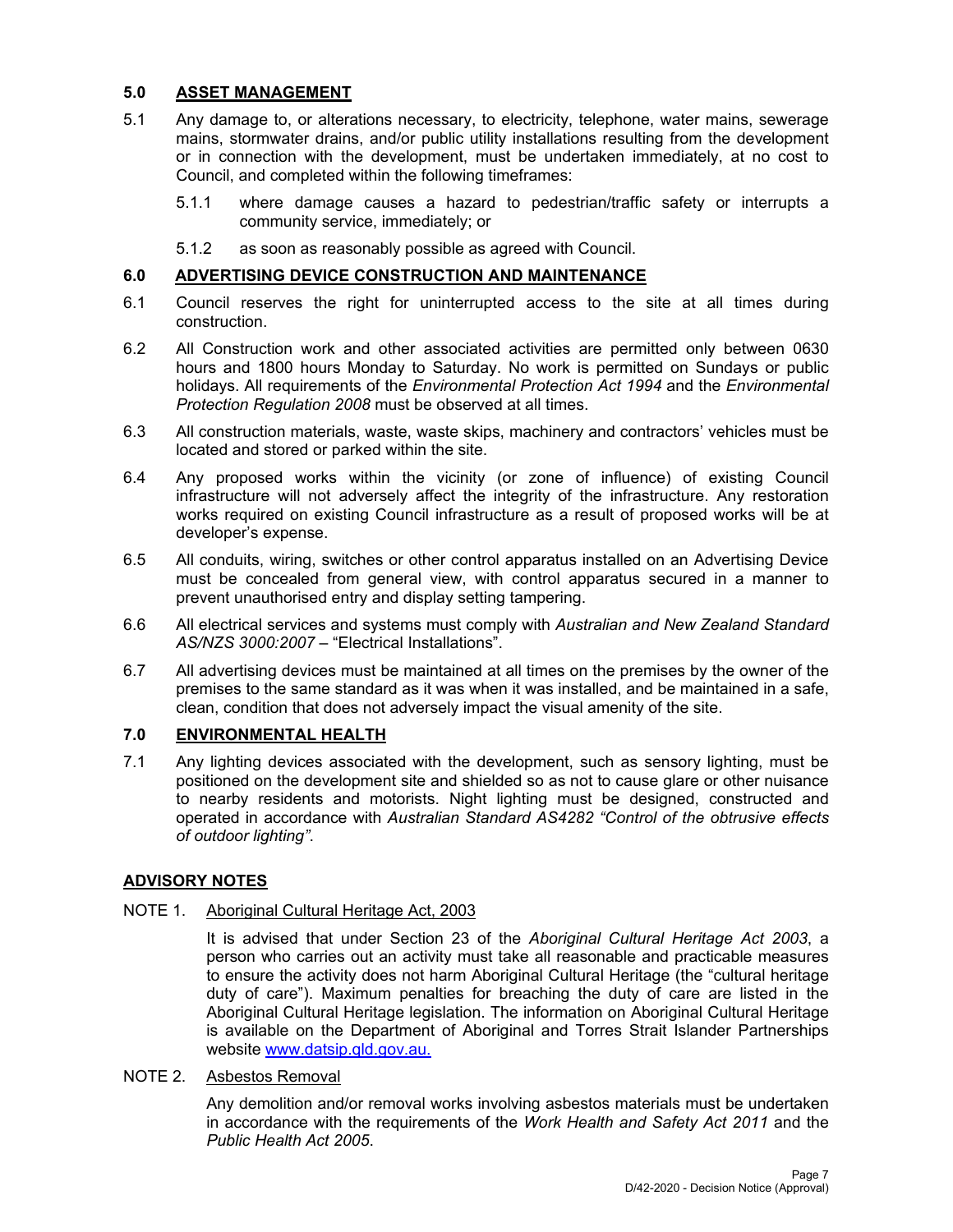### NOTE 3. General Environmental Duty

General environmental duty under the *Environmental Protection Act 1994* prohibits unlawful environmental nuisance caused by noise, aerosols, particles, dust, ash, fumes, light, odour or smoke beyond the boundaries of the development site during all stages of the development including earthworks, construction and operation.

#### NOTE 4. General Safety Of Public During Construction

The *Work Health and Safety Act 2011* and *Manual of Uniform Traffic Control Devices* must be complied with in carrying out any construction works, and to ensure safe traffic control and safe public access in respect of works being constructed on a road.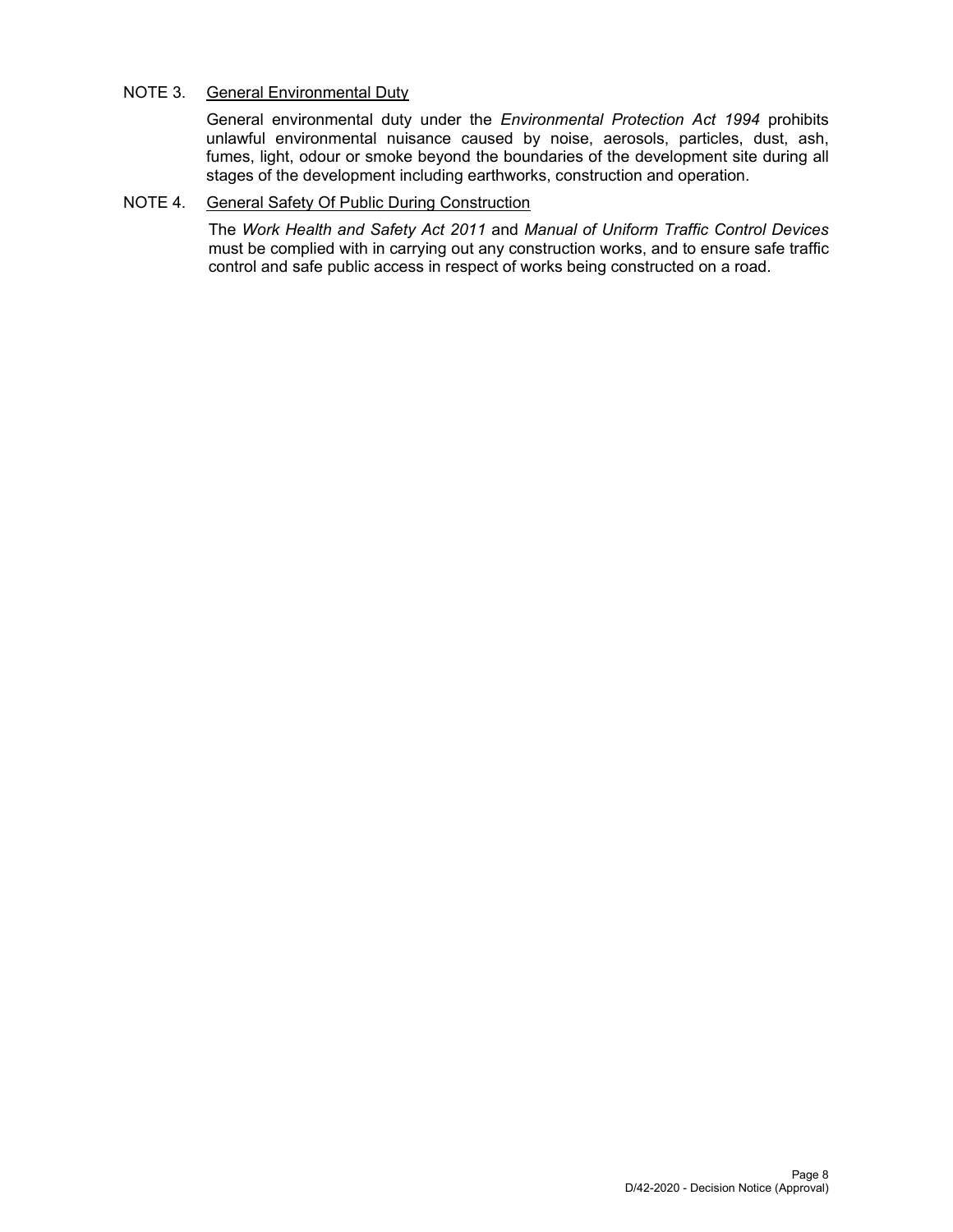

# **Attachment 2 - Appeal Rights**

*PLANNING ACT 2016*

The following is an extract from the *Planning Act 2016 (Chapter 6)*

#### *Appeal rights*

#### *229 Appeals to tribunal or P&E Court*

- (1) Schedule 1 states—
	- (a) matters that may be appealed to— (i) either a tribunal or the P&E Court; or (ii) only a tribunal; or (iii) only the P&E Court; and
	- (b) the person—
		- (i) who may appeal a matter (the **appellant**); and
		- (ii) who is a respondent in an appeal of the matter; and (iii) who is a co-respondent in an appeal of the matter; and
		- (iv) who may elect to be a co-respondent in an appeal of the matter.
- (2) An appellant may start an appeal within the appeal period.
- (3) The **appeal period** is—
	- (a) for an appeal by a building advisory agency—10 business days after a decision notice for the decision is given to the agency or
	- (b) for an appeal against a deemed refusal—at any time after the deemed refusal happens; or
	- (c) for an appeal against a decision of the Minister, under chapter 7, part 4, to register premises or to renew the registration of premises—20 business days after a notice is published under section 269(3)(a) or (4); or
	- (d) for an appeal against an infrastructure charges notice— 20 business days after the infrastructure charges notice is given to the person; or
	- (e) for an appeal about a deemed approval of a development application for which a decision notice has not been given—30 business days after the applicant gives the deemed approval notice to the assessment manager; or
	- (f) for any other appeal—20 business days after a notice of the decision for the matter, including an enforcement notice, is given to the person.

#### Note—

See the P&E Court Act for the court's power to extend the appeal period.

- (4) Each respondent and co-respondent for an appeal may be heard in the appeal.
- (5) If an appeal is only about a referral agency's response, the assessment manager may apply to the tribunal or P&E Court to withdraw from the appeal.
- (6) To remove any doubt, it is declared that an appeal against an infrastructure charges notice must not be about— (a) the adopted charge itself; or
	- (b) for a decision about an offset or refund—
		- (i) the establishment cost of trunk infrastructure identified in a LGIP; or
		- (ii) the cost of infrastructure decided using the method
	- included in the local government's charges resolution.

#### **230 Notice of appeal**

- (1) An appellant starts an appeal by lodging, with the registrar of the tribunal or P&E Court, a notice of appeal that— (a) is in the approved form; and
	- (b) succinctly states the grounds of the appeal.
- (2) The notice of appeal must be accompanied by the required fee.
- (3) The appellant or, for an appeal to a tribunal, the registrar must, within the service period, give a copy of the notice of appeal to—
- (a) the respondent for the appeal; and
- (b) each co-respondent for the appeal; and
- (c) for an appeal about a development application under schedule 1, table 1, item 1—each principal submitter for the development application; and
- (d) for an appeal about a change application under schedule 1, table 1, item 2—each principal submitter for the change application; and
- (e) each person who may elect to become a co-respondent for the appeal, other than an eligible submitter who is not a principal submitter in an appeal under paragraph (c) or (d); and
- (f) for an appeal to the P&E Court—the chief executive; and
- (g) for an appeal to a tribunal under another Act—any other person who the registrar considers appropriate.
- (4) The **service period** is—
	- (a) if a submitter or advice agency started the appeal in the P&E Court-2 business days after the appeal is started; or
	- (b) otherwise—10 business days after the appeal is started.
- (5) A notice of appeal given to a person who may elect to be a co-respondent must state the effect of subsection
- (6) A person elects to be a co-respondent by filing a notice of election, in the approved form, within 10 business days
	- after the notice of appeal is given to the person*.*
- **231 Other appeals**
- (1) Subject to this chapter, schedule 1 and the P&E Court Act, unless the Supreme Court decides a decision or other matter under this Act is affected by jurisdictional error, the decision or matter is non-appealable.
- (2) The Judicial Review Act 1991, part 5 applies to the decision or matter to the extent it is affected by jurisdictional error.
- (3) A person who, but for subsection (1) could have made an application under the Judicial Review Act 1991 in relation to the decision or matter, may apply under part 4 of that Act for a statement of reasons in relation to the decision or matter.
- (4) In this section— **decision** includes—
	- (a) conduct engaged in for the purpose of making a decision; and
	- (b) other conduct that relates to the making of a decision; and
	- (c) the making of a decision or the failure to make a decision; and
	- (d) a purported decision; and
	- (e) a deemed refusal.

**non-appealable**, for a decision or matter, means the decision or matter—

- (a) is final and conclusive; and
- (b) may not be challenged, appealed against, reviewed, quashed, set aside or called into question in any other way under the Judicial Review Act 1991 or otherwise, whether by the Supreme Court, another court, a tribunal or another entity; and
- (c) is not subject to any declaratory, injunctive or other order of the Supreme Court, another court, a tribunal or another entity on any ground.

#### **232 Rules of the P&E Court**

- (1) A person who is appealing to the P&E Court must comply with the rules of the court that apply to the appeal.
- (2) However, the P&E Court may hear and decide an appeal even if the person has not complied with rules of the P&E Court.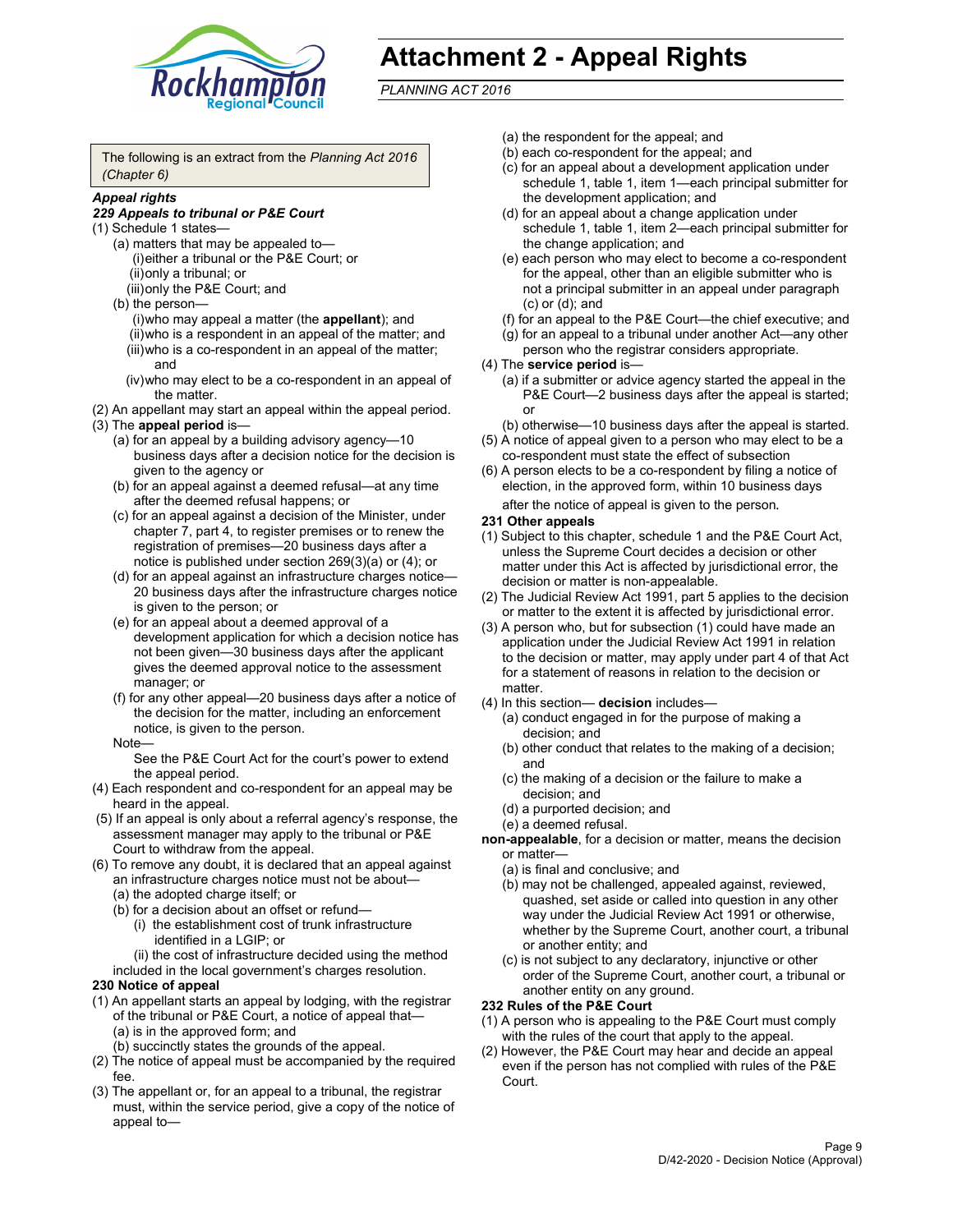

# **Appeal Rights**

*PLANNING ACT 2016*

# **Schedule 1**

# **Appeals section 229**

- **1 Appeal rights and parties to appeals**
- (1) Table 1 states the matters that may be appealed to—(a) the P&E court; or (b) a tribunal.
- (2) However, table 1 applies to a tribunal only if the matter involves—
	- (a) the refusal, or deemed refusal of a development application, for—
	- (i) a material change of use for a classified building; or
	- (ii) operational work associated with building work, a retaining wall, or a tennis court; or
	- (b) a provision of a development approval for—
	- (i) a material change of use for a classified building; or
- (ii) operational work associated with building work, a retaining wall, or a tennis court; or
	- (c) if a development permit was applied for—the decision to give a preliminary approval for—
		- (i) a material change of use for a classified building; or
	- (ii) operational work associated with building work, a retaining wall, or a tennis court; or
	- (d) a development condition if—
		- (i) the development approval is only for a material change of use that involves the use of a building classified under the Building Code as a class 2 building; and
		- (ii) the building is, or is proposed to be, not more than 3 storeys; and
		- (iii) the proposed development is for not more than 60 sole-occupancy units; or
	- (e) a decision for, or a deemed refusal of, an extension application for a development approval that is only for a material change of use of a classified building; or
	- (f) a decision for, or a deemed refusal of, a change application for a development approval that is only for a material change of use of a classified building; or
	- (g) a matter under this Act, to the extent the matter relates to—
		- (i) the Building Act, other than a matter under that Act that may or must be decided by the Queensland Building and Construction Commission; or
		- (ii) the Plumbing and Drainage Act, part 4 or 5; or
	- (h) a decision to give an enforcement notice in relation to a matter under paragraphs (a) to (g); or
	- (i) a decision to give an infrastructure charges notice; or
	- (j) the refusal, or deemed refusal, of a conversion application; or
	- (k) a matter that, under another Act, may be appealed to the tribunal; or
	- (l) a matter prescribed by regulation.
- (3) Also, table 1 does not apply to a tribunal if the matter
	- involves—
		- (a) for a matter in subsection  $(2)(a)$  to  $(d)$ 
			- (i) a development approval for which the development application required impact assessment; and
			- (ii) a development approval in relation to which the assessment manager received a properly made submission for the development application; or
	- (b) a provision of a development approval about the identification or inclusion, under a variation approval, of a matter for the development.
- (4) Table 2 states the matters that may be appealed only to the P&E Court.
- (5) Table 3 states the matters that may be appealed only to the tribunal.
- (6) In each table—
	- (a) column 1 states the appellant in the appeal; and
	- (b) column 2 states the respondent in the appeal; and
	- (c) column 3 states the co-respondent (if any) in the appeal; and
	- (d) column 4 states the co-respondents by election (if any) in the appeal.
- (7) If the chief executive receives a notice of appeal under section 230(3)(f), the chief executive may elect to be a corespondent in the appeal.

| Table 1<br>Appeals to the P&E Court and, for certain matters, to a tribunal                                                                                                                                                                                                                                                                    |                           |                                         |                                                       |  |
|------------------------------------------------------------------------------------------------------------------------------------------------------------------------------------------------------------------------------------------------------------------------------------------------------------------------------------------------|---------------------------|-----------------------------------------|-------------------------------------------------------|--|
| 1. Development applications<br>An appeal may be made against-<br>(a) the refusal of all or part of the development application; or<br>(b) the deemed refusal of the development application; or<br>(c) a provision of the development approval; or<br>(d) if a development permit was applied for-the decision to give a preliminary approval. |                           |                                         |                                                       |  |
| Column 1                                                                                                                                                                                                                                                                                                                                       | Column 2                  | Column 3                                | Column 4                                              |  |
| Appellant                                                                                                                                                                                                                                                                                                                                      | Respondent                | Co-respondent<br>$($ if anv $)$         | Co-respondent by election<br>$(i$ f anv $)$           |  |
| The applicant                                                                                                                                                                                                                                                                                                                                  | The assessment<br>manager | If the appeal is about<br>a concurrence | 1 A concurrence agency that is<br>not a co-respondent |  |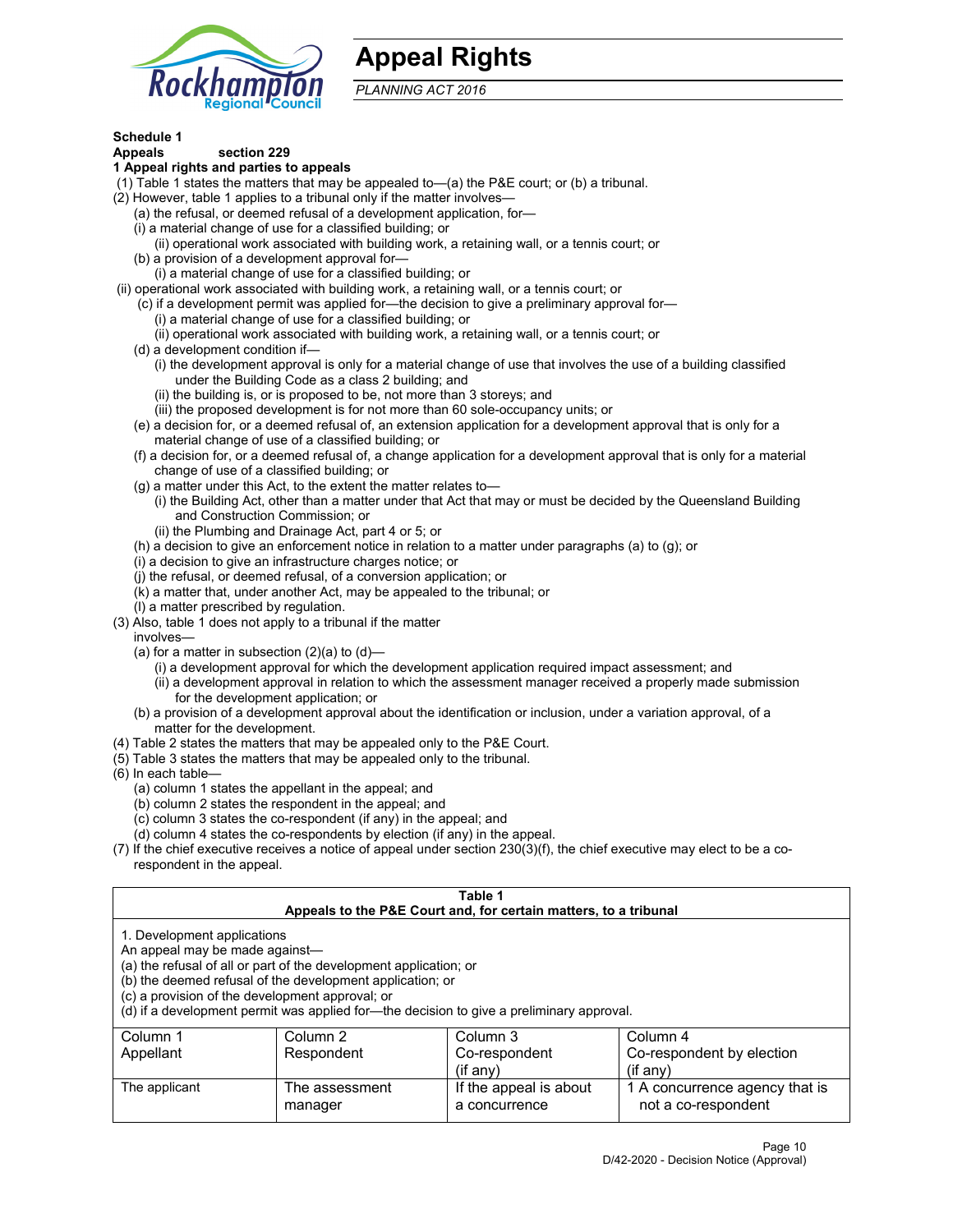| Table 1<br>Appeals to the P&E Court and, for certain matters, to a tribunal                                                                                                                        |                                     |                                                                 |                                                                                                                                                                                                                                                                                                                                                 |  |
|----------------------------------------------------------------------------------------------------------------------------------------------------------------------------------------------------|-------------------------------------|-----------------------------------------------------------------|-------------------------------------------------------------------------------------------------------------------------------------------------------------------------------------------------------------------------------------------------------------------------------------------------------------------------------------------------|--|
| 2. Change applications<br>An appeal may be made against-                                                                                                                                           |                                     | agency's referral<br>response-the<br>concurrence agency         | 2 If a chosen Assessment<br>manager is the respondent-<br>the prescribed assessment<br>manager<br>3 Any eligible advice agency for<br>the application<br>4 Any eligible submitter for the<br>application<br>(a) a responsible entity's decision for a change application, other than a decision made by the P&E court; or                       |  |
| (b) a deemed refusal of a change application.<br>Column 1<br>Appellant                                                                                                                             | Column $\overline{2}$<br>Respondent | Column 3<br>Co-respondent<br>(if any)                           | Column 4<br>Co-respondent by election<br>(i f any)                                                                                                                                                                                                                                                                                              |  |
| 1 The applicant<br>2 If the responsible<br>entity is the<br>assessment<br>manager-an<br>affected entity that<br>gave a pre-request<br>notice or response<br>notice                                 | The responsible<br>entity           | If an affected entity<br>starts the appeal-the<br>applicant     | 1 A concurrence agency for the<br>development application<br>2 If a chosen assessment<br>manager is the respondent-<br>the prescribed assessment<br>manager<br>3 A private certifier for the<br>development application<br>4 Any eligible advice agency for<br>the change application<br>5 Any eligible submitter for the<br>change application |  |
| 3. Extension applications<br>An appeal may be made against-<br>(a) the assessment manager's decision about an extension application; or<br>(b) a deemed refusal of an extension application.       |                                     |                                                                 |                                                                                                                                                                                                                                                                                                                                                 |  |
| Column 1<br>Appellant                                                                                                                                                                              | Column <sub>2</sub><br>Respondent   | Column 3<br>Co-respondent<br>(if any)                           | Column 4<br>Co-respondent by election<br>(if any)                                                                                                                                                                                                                                                                                               |  |
| 1 The applicant<br>1<br>For a matter other<br>than a deemed<br>refusal of an<br>extension<br>application $-$ a<br>concurrence<br>agency, other than<br>the chief executive,<br>for the application | The assessment<br>manager           | If a concurrence<br>agency starts the<br>appeal - the applicant | If a chosen assessment<br>manager is the respondent - the<br>prescribed assessment manager                                                                                                                                                                                                                                                      |  |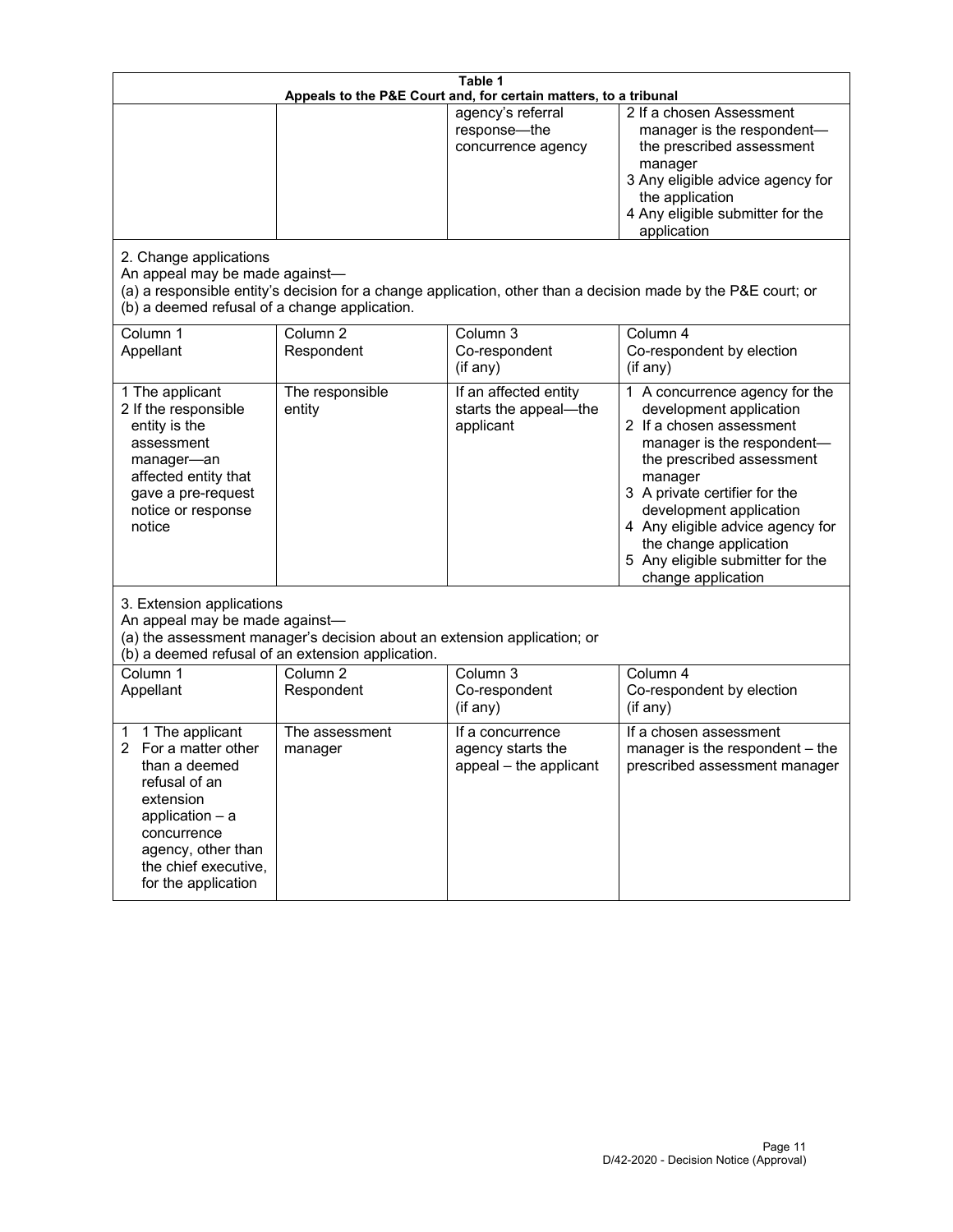#### **Table 1 Appeals to the P&E Court and, for certain matters, to a tribunal**

4. Infrastructure charges notices

An appeal may be made against an infrastructure charges notice on 1 or more of the following grounds

- a) The notice involved an error relating to
	- (i) The application of the relevant adopted charge; or

Examples of errors in applying an adopted charge –

- The incorrect application of gross floor area for a non-residential development
- Applying an incorrect 'use category', under a regulation, to the development
- (i) The working out of extra demands, for section 120; or
- (ii) An offset or refund; or
- b) The was no decision about an offset or refund; or
- c) If the infrastructure charges notice states a refund will be given the timing for giving the refund; or
- d) The amount of the charge is so unreasonable that no reasonable relevant local government could have imposed the amount.

| Column 1<br>Appellant                                    | Column 2<br>Respondent                                                    | Column 3<br>Co-respondent<br>(if any) | Column 4<br>Co-respondent by election<br>(if any) |
|----------------------------------------------------------|---------------------------------------------------------------------------|---------------------------------------|---------------------------------------------------|
| The person given the<br>Infrastructure charges<br>notice | The local government<br>that gave the<br>infrastructure charges<br>notice |                                       |                                                   |

5. Conversion applications

An appeal may be made against—

(a) the refusal of a conversion application; or

(b) a deemed refusal of a conversion application.

| Column 1      | Column 2                | Column 3       | Column 4                  |
|---------------|-------------------------|----------------|---------------------------|
| Appellant     | Respondent              | Co-respondent  | Co-respondent by election |
|               |                         | $($ if any $)$ | $($ if any $)$            |
|               |                         |                |                           |
| The applicant | The local government    |                |                           |
|               | to which the conversion |                |                           |
|               | application was made    |                |                           |

6. Enforcement notices

An appeal may be made against the decision to give an enforcement notice.

| Column 1<br>Appellant                      | Column 2<br>Respondent       | Column 3<br>Co-respondent<br>(if any) | Column 4<br>Co-respondent by election<br>(i f any)                                                                                                                         |
|--------------------------------------------|------------------------------|---------------------------------------|----------------------------------------------------------------------------------------------------------------------------------------------------------------------------|
| The person given the<br>enforcement notice | The enforcement<br>authority |                                       | If the enforcement authority is<br>not the local government for<br>the premises in relation to which<br>the offence is alleged to have<br>happened-the local<br>government |

#### **Table 2 Appeals to the P&E Court only**

1. Appeals from tribunal

An appeal may be made against a decision of a tribunal, other than a decision under

section 252, on the ground of—

(a) an error or mistake in law on the part of the tribunal; or

(b) jurisdictional error.

| Column 1<br>Appellant                             | Column 2<br>Respondent                                    | Column 3<br>Co-respondent<br>$(if$ any) | Column 4<br>Co-respondent by election<br>$(if$ any) |
|---------------------------------------------------|-----------------------------------------------------------|-----------------------------------------|-----------------------------------------------------|
| A party to the<br>proceedings for the<br>decision | The other party to the<br>proceedings for the<br>decision | $\overline{\phantom{a}}$                |                                                     |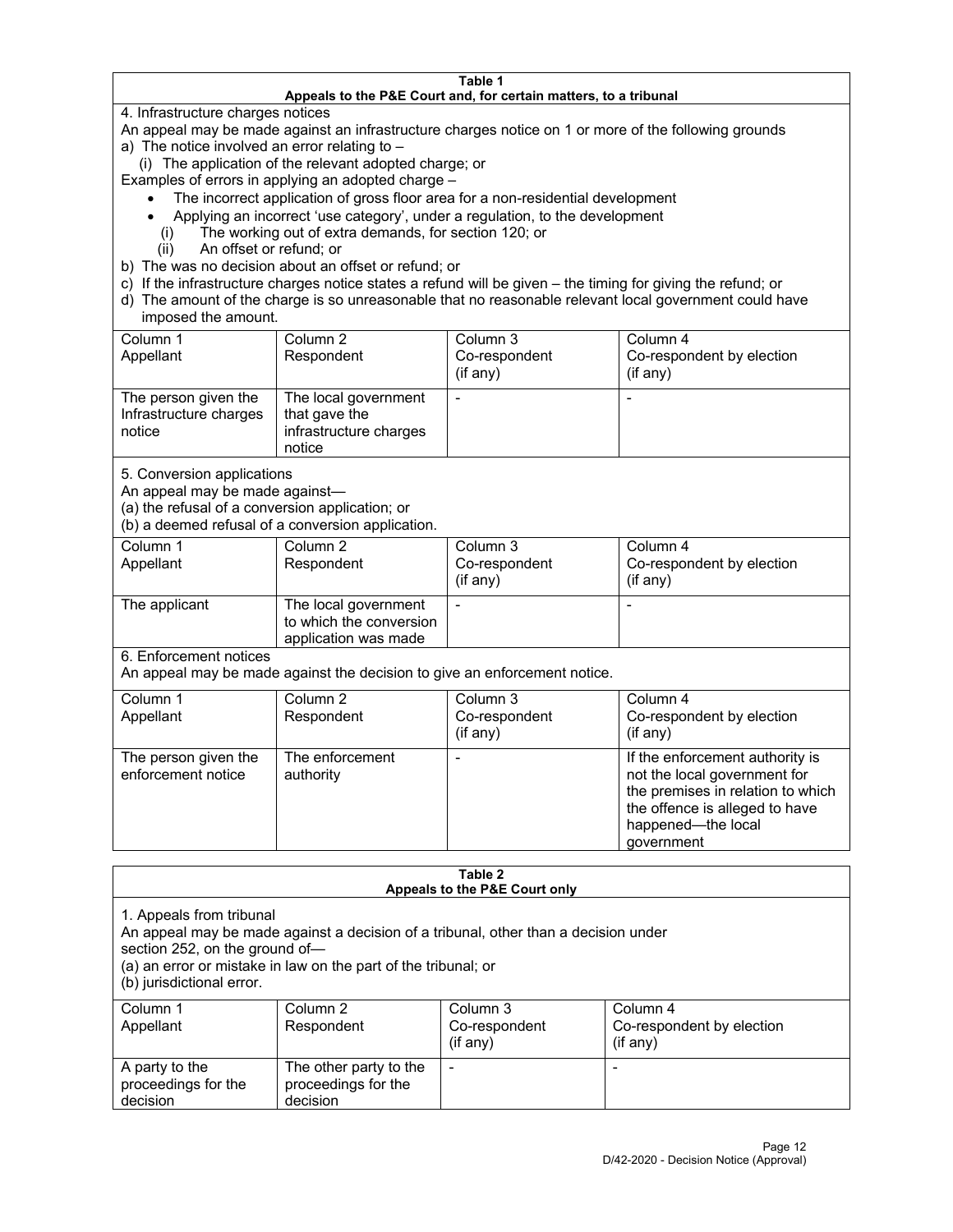#### **Table 2 Appeals to the P&E Court only**

2. Eligible submitter appeals

An appeal may be made against the decision to give a development approval, or an approval for a change application, to the extent that the decision relates to—

(a) any part of the development application for the development approval that required impact assessment; or (b) a variation request.

| Column 1<br>Appellant                                                                                                                                                                        | Column 2<br>Respondent                                                                                                     | Column 3<br>Co-respondent<br>(if any)                                                                                   | Column 4<br>Co-respondent by election<br>(if any)    |
|----------------------------------------------------------------------------------------------------------------------------------------------------------------------------------------------|----------------------------------------------------------------------------------------------------------------------------|-------------------------------------------------------------------------------------------------------------------------|------------------------------------------------------|
| 1 For a development<br>application-an<br>eligible submitter for<br>the development<br>application<br>2 For a change<br>application-an<br>eligible submitter for<br>the change<br>application | 1 For a development<br>application—the<br>assessment<br>manager<br>2 For a change<br>application-the<br>responsible entity | 1 The applicant<br>2 If the appeal is<br>about a concurrence<br>agency's referral<br>response—the<br>concurrence agency | Another eligible<br>submitter for the<br>application |

3. Eligible submitter and eligible advice agency appeals

An appeal may be made against a provision of a development approval, or failure to

include a provision in the development approval, to the extent the matter relates to—

(a) any part of the development application or the change application, for the development approval, that required impact assessment; or

(b) a variation request.

| Column 1<br>Appellant                                                                                                                                                                                                                                                                         | Column <sub>2</sub><br>Respondent                                                                                          | Column <sub>3</sub><br>Co-respondent<br>(if any)                                                                        | Column 4<br>Co-respondent by election<br>(if any) |
|-----------------------------------------------------------------------------------------------------------------------------------------------------------------------------------------------------------------------------------------------------------------------------------------------|----------------------------------------------------------------------------------------------------------------------------|-------------------------------------------------------------------------------------------------------------------------|---------------------------------------------------|
| 1 For a development<br>application-an<br>eligible submitter for<br>the development<br>application<br>2 For a change<br>application-an<br>eligible submitter for<br>the change<br>application<br>3 An eligible advice<br>agency for the<br>development<br>application or<br>change application | 1 For a development<br>application-the<br>assessment<br>manager<br>2 For a change<br>application-the<br>responsible entity | 1 The applicant<br>2 If the appeal is<br>about a concurrence<br>agency's referral<br>response-the<br>concurrence agency | Another eligible submitter for the<br>application |
| 4. Compensation claims<br>An appeal may be made against-<br>(a) a decision under section 32 about a compensation claim; or<br>(b) a decision under section 265 about a claim for compensation; or<br>(c) a deemed refusal of a claim under paragraph (a) or (b).                              |                                                                                                                            |                                                                                                                         |                                                   |
| Column <sub>1</sub><br>Appellant                                                                                                                                                                                                                                                              | Column <sub>2</sub><br>Respondent                                                                                          | Column <sub>3</sub><br>Co-respondent<br>(if any)                                                                        | Column 4<br>Co-respondent by election<br>(if any) |
| A person dissatisfied<br>with the decision                                                                                                                                                                                                                                                    | The local<br>government to which<br>the claim was made                                                                     | L,                                                                                                                      |                                                   |
| 5. Registered premises                                                                                                                                                                                                                                                                        |                                                                                                                            |                                                                                                                         |                                                   |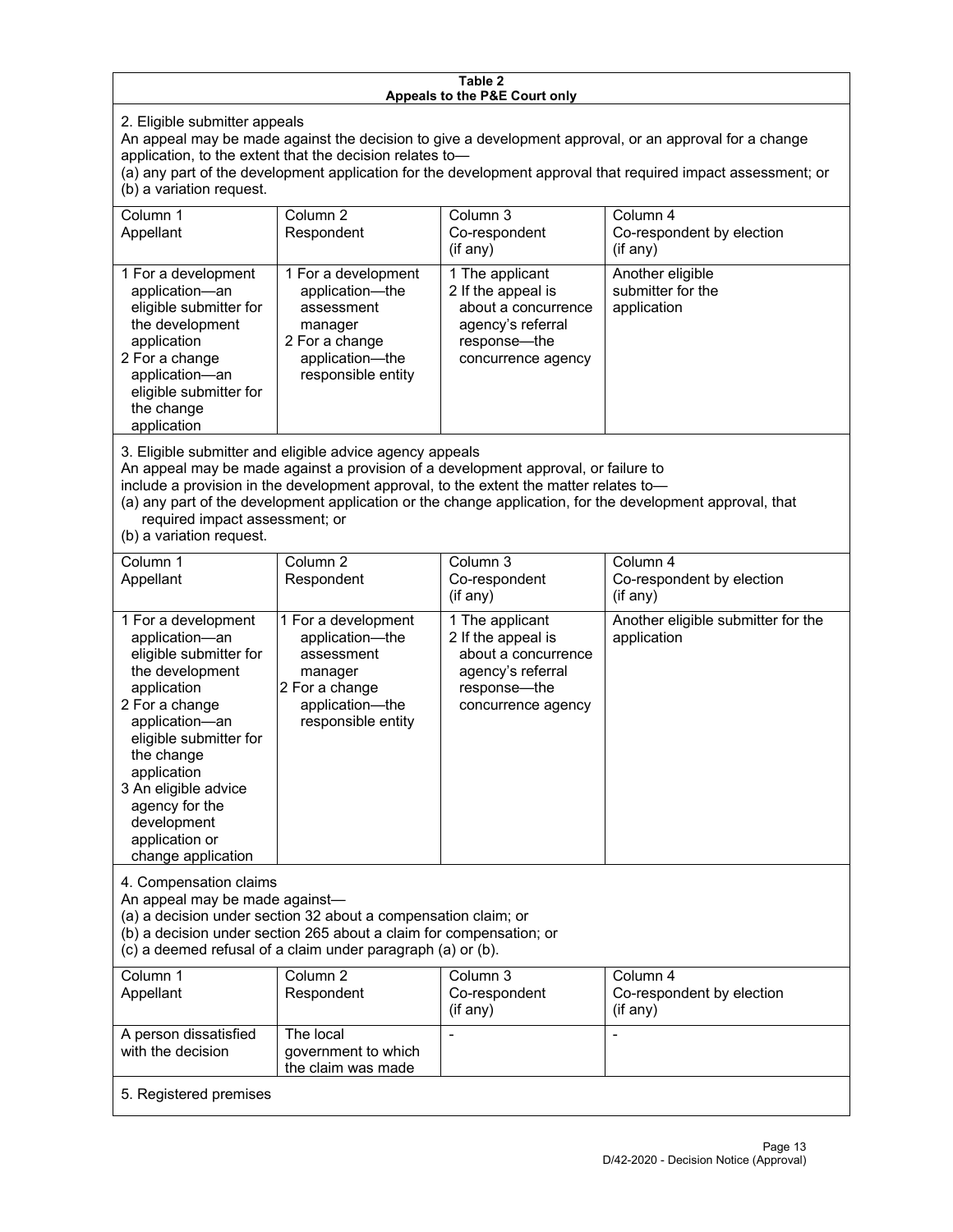| Table 2<br>Appeals to the P&E Court only                                                                                                                                                                                                                                                             |                                                                                                                                                                                                                                                                                  |                                                  |                                                                                                                                                                             |  |  |
|------------------------------------------------------------------------------------------------------------------------------------------------------------------------------------------------------------------------------------------------------------------------------------------------------|----------------------------------------------------------------------------------------------------------------------------------------------------------------------------------------------------------------------------------------------------------------------------------|--------------------------------------------------|-----------------------------------------------------------------------------------------------------------------------------------------------------------------------------|--|--|
| An appeal may be made against a decision of the Minister under chapter 7, part 4.                                                                                                                                                                                                                    |                                                                                                                                                                                                                                                                                  |                                                  |                                                                                                                                                                             |  |  |
| Column 1<br>Appellant                                                                                                                                                                                                                                                                                | Column <sub>2</sub><br>Respondent                                                                                                                                                                                                                                                | Column <sub>3</sub><br>Co-respondent<br>(if any) | Column 4<br>Co-respondent by election<br>(if any)                                                                                                                           |  |  |
| 1 A person given a<br>decision notice about<br>the decision<br>2 If the decision is to<br>register premises or<br>renew the<br>registration of<br>premises-an owner<br>or occupier of<br>premises in the<br>affected area for the<br>registered premises<br>who is dissatisfied<br>with the decision | The Minister                                                                                                                                                                                                                                                                     | Ĭ.                                               | If an owner or occupier starts the<br>appeal - the owner of the<br>registered premises                                                                                      |  |  |
| 6. Local laws<br>development; or                                                                                                                                                                                                                                                                     | An appeal may be made against a decision of a local government, or conditions applied,<br>under a local law about-<br>(a) the use of premises, other than a use that is the natural and ordinary consequence of prohibited<br>(b) the erection of a building or other structure. |                                                  |                                                                                                                                                                             |  |  |
| Column 1<br>Appellant                                                                                                                                                                                                                                                                                | Column <sub>2</sub><br>Respondent                                                                                                                                                                                                                                                | Column <sub>3</sub><br>Co-respondent<br>(if any) | Column 4<br>Co-respondent by election<br>(if any)                                                                                                                           |  |  |
| A person who-<br>(a) applied for the<br>decision; and<br>(b) is dissatisfied with<br>the decision or<br>conditions.                                                                                                                                                                                  | The local government                                                                                                                                                                                                                                                             | L,                                               | $\overline{a}$                                                                                                                                                              |  |  |
|                                                                                                                                                                                                                                                                                                      |                                                                                                                                                                                                                                                                                  | Table 3<br>Appeals to the tribunal only          |                                                                                                                                                                             |  |  |
| 1. Building advisory agency appeals<br>An appeal may be made against giving a development approval for building work to the extent the building<br>work required code assessment against the building assessment provisions.                                                                         |                                                                                                                                                                                                                                                                                  |                                                  |                                                                                                                                                                             |  |  |
| Column 1<br>Appellant                                                                                                                                                                                                                                                                                | Column <sub>2</sub><br>Respondent                                                                                                                                                                                                                                                | Column 3<br>Co-respondent<br>(if any)            | Column 4<br>Co-respondent by election<br>(if any)                                                                                                                           |  |  |
| A building advisory<br>agency for the<br>development application<br>related to the approval                                                                                                                                                                                                          | The assessment<br>manager                                                                                                                                                                                                                                                        | The applicant                                    | 1 A concurrence agency for the<br>development application<br>related to the approval<br>2 A private certifier for the<br>development application<br>related to the approval |  |  |
| 3. Certain decisions under the Building Act and the Plumbing and Drainage Act<br>An appeal may be made against a decision under-<br>(a) the Building Act, other than a decision made by the Queensland Building and Construction Commission; or<br>(b) the Plumbing and Drainage Act, part 4 or 5.   |                                                                                                                                                                                                                                                                                  |                                                  |                                                                                                                                                                             |  |  |
| Column 1<br>Appellant                                                                                                                                                                                                                                                                                | Column <sub>2</sub><br>Respondent                                                                                                                                                                                                                                                | Column 3<br>Co-respondent<br>(if any)            | Column 4<br>Co-respondent by election<br>(if any)                                                                                                                           |  |  |